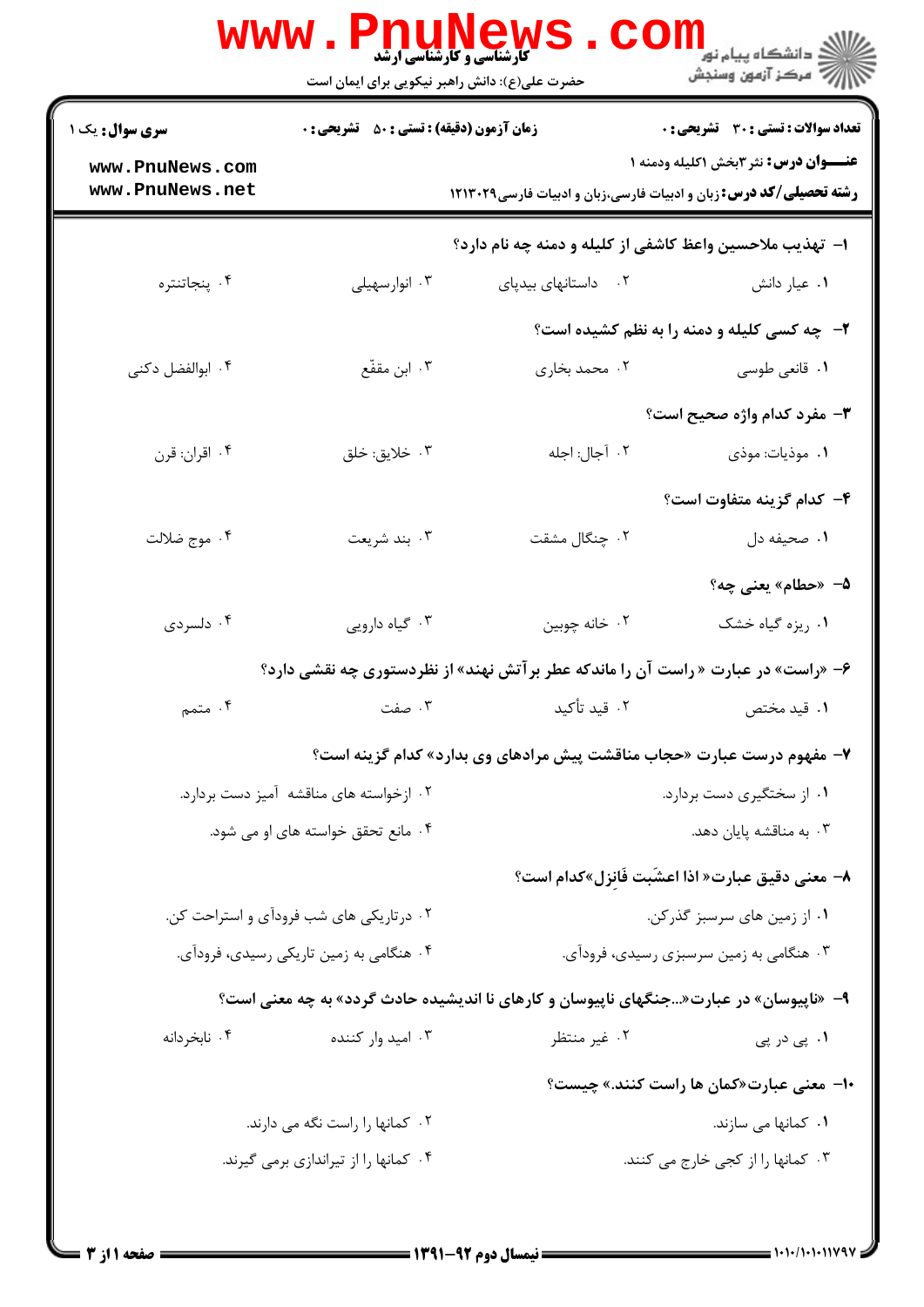| <b>سری سوال : ۱ یک</b>                         | <b>زمان آزمون (دقیقه) : تستی : 50 ٪ تشریحی : 0</b> |                 | <b>تعداد سوالات : تستی : 30 ٪ تشریحی : 0</b>                                                       |
|------------------------------------------------|----------------------------------------------------|-----------------|----------------------------------------------------------------------------------------------------|
| www.PnuNews.com                                |                                                    |                 | <b>عنـــوان درس:</b> نثر 3بخش 1کلیله ودمنه 1                                                       |
| www.PnuNews.net                                |                                                    |                 | <b>رشته تحصیلی/کد درس:</b> زبان و ادبیات فارسی،زبان و ادبیات فارسی١٢١٣٠٢٩                          |
|                                                |                                                    |                 | 1۱– «مستزید گشتند» درعبارت« و به دیگر ناصحان استخفاف رواداشت تامستزیدگشتند» به چه معناست؟          |
|                                                | ۰۲ شاد و مسرور شدند.                               |                 | ۰۱ به قدرت آنها افزوده شد.                                                                         |
|                                                | ۰۴ گله مند و رنجور شدند.                           |                 | ۰۳ از قدرت آنها کاسته شد.                                                                          |
|                                                |                                                    |                 | <b>۱۲</b> - در عبارت «حرکات و سکنات او را در لباس دنائت بیرون آورند» چه صنعتی وجود دارد؟           |
| ۰۴ لف و نشر                                    | ۰۳ ازدواج                                          | ٠٢ تتابع اضافات | ۰۱ تضاد                                                                                            |
|                                                |                                                    |                 | <b>۱۳</b> کدام گزینه درست است؟                                                                     |
| ۰۴ بدایع: بدیع                                 | ۰۳ تمويهات: تمويه                                  | ۰۲ اذناب: ذنبه  | ۰۱ اکفا <b>ء</b> : کافی                                                                            |
|                                                |                                                    |                 | ۱۴- «گرم شکمی» به چه معناست؟                                                                       |
| ۰۴ صبر فراوان                                  | ۰۳ سیری زیاد                                       | ۰۲ گرسنگی بسیار | ٠١ طمع بسيار                                                                                       |
|                                                |                                                    |                 | 1۵- معنی درست عبارت« الّرایدُ لایَکذب اَهلهُ» درکدام گزینه آمده است؟                               |
|                                                | ۰۲ خردمندان به خانواده خویش دروغ نمی گویند.        |                 | ۰۱ بزرگ خانواده دروغ نمی گوید.                                                                     |
| ۰۴ راهنمای کاروان خانواده خویش را فریب نمی دهد |                                                    |                 | ۰۳ راهنمای کاروان به مردم خویش دروغ نمی گوید.                                                      |
|                                                |                                                    |                 | ۱۶- «گردن کارها»چه ترکیبی است؟                                                                     |
| ۰۴ اقترانی                                     | ۰۳ استعاري                                         | ۲. تشبیهی       | ۰۱ وصفی                                                                                            |
|                                                |                                                    |                 | 17- «لئيم ظُفُر» به چه معناست؟                                                                     |
| ۰۴ خشمگین                                      | ۰۳ بخشنده                                          | ٠٢ پست فطرت     | ٠١ خوش باطن                                                                                        |
|                                                |                                                    |                 | ۱۸− در عبارت « او را امانی داده ام و دالّت صحبت و زمام معرفت بدان پیوسته»،منظور از«دالت صحبت»چیست؟ |
|                                                | ۰۲ حقی که به سبب همنشینی حاصل شده باشد.            |                 | ۰۱ حقی که به سبب همنشینی بین دو نفر از میان برود.                                                  |
| ۰۴ حمایتی که همه جانبه صورت گیرد.              |                                                    |                 | ۰۳ حمایتی که با سخن گفتن صورت گیرد.                                                                |
|                                                |                                                    |                 | ۱۹- دو کلمه«غثیان» و «تهوع» چه نسبتی با هم دارند؟                                                  |
| ۰۴ تجانس                                       | ۰۳ عکس                                             | ۰۲ تضاد         | ۰۱ ترادف                                                                                           |
|                                                |                                                    |                 | <b>۲۰</b> - مفهوم عبارت«پس از اظهار، تدارک ممکن نگردد» کدام گزینه است؟                             |
|                                                | ۰۲ بعد از اظهار آمادگی، انصراف ممکن نیست.          |                 | ۰۱ پس از اظهار خشم تلافی میسر نیست.                                                                |
| ۰۴ پس از اظهار نظر، امکان اجرا و انجام ندارد.  |                                                    |                 | ۰۳ بعد از گفتن، جبران آن ممکن نمی شود.                                                             |

= 1+1+/1+1+117